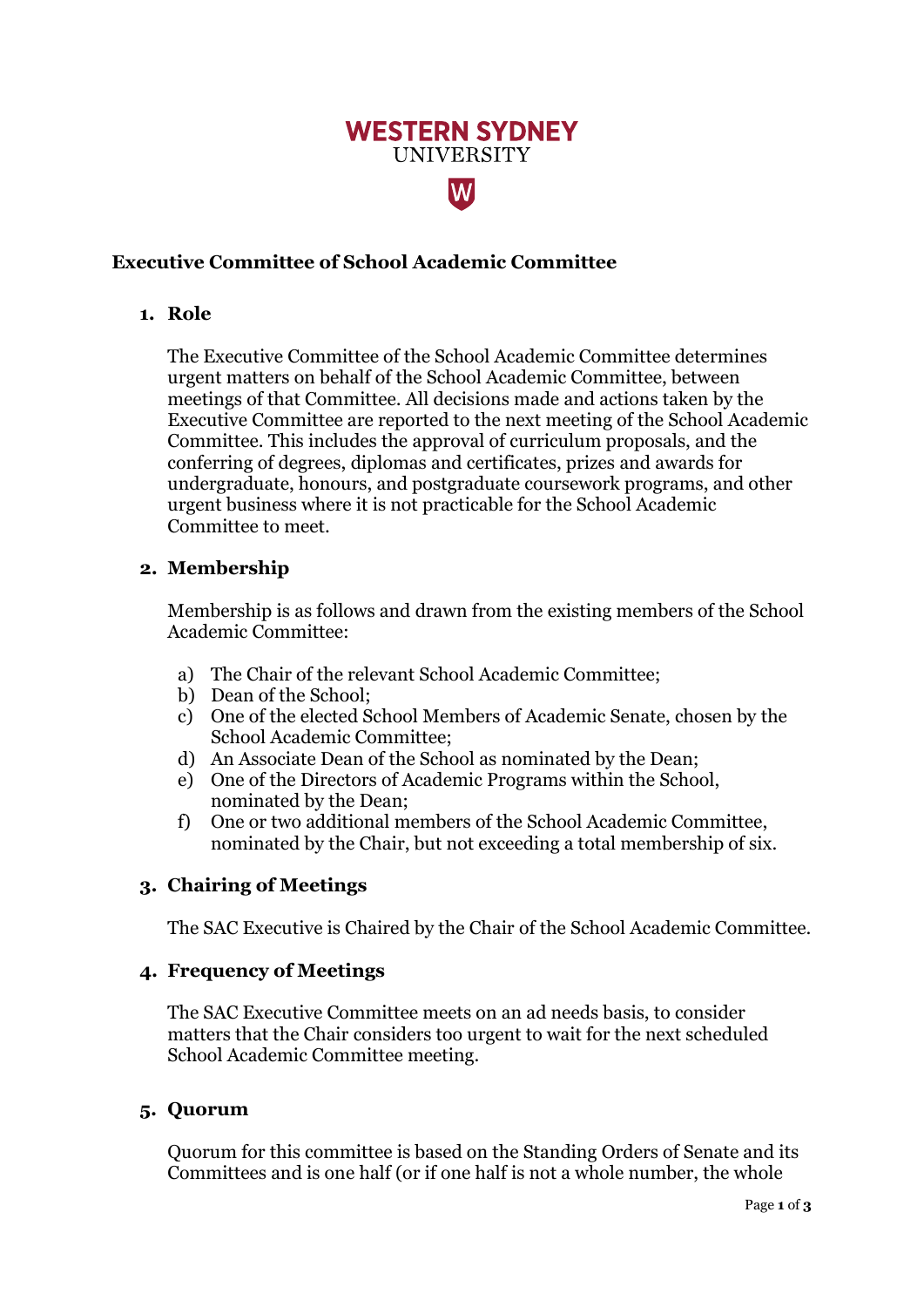number next higher than one half) of the total number of its members then in office.

**Approved at meeting of Academic Senate (26 February 2021).**